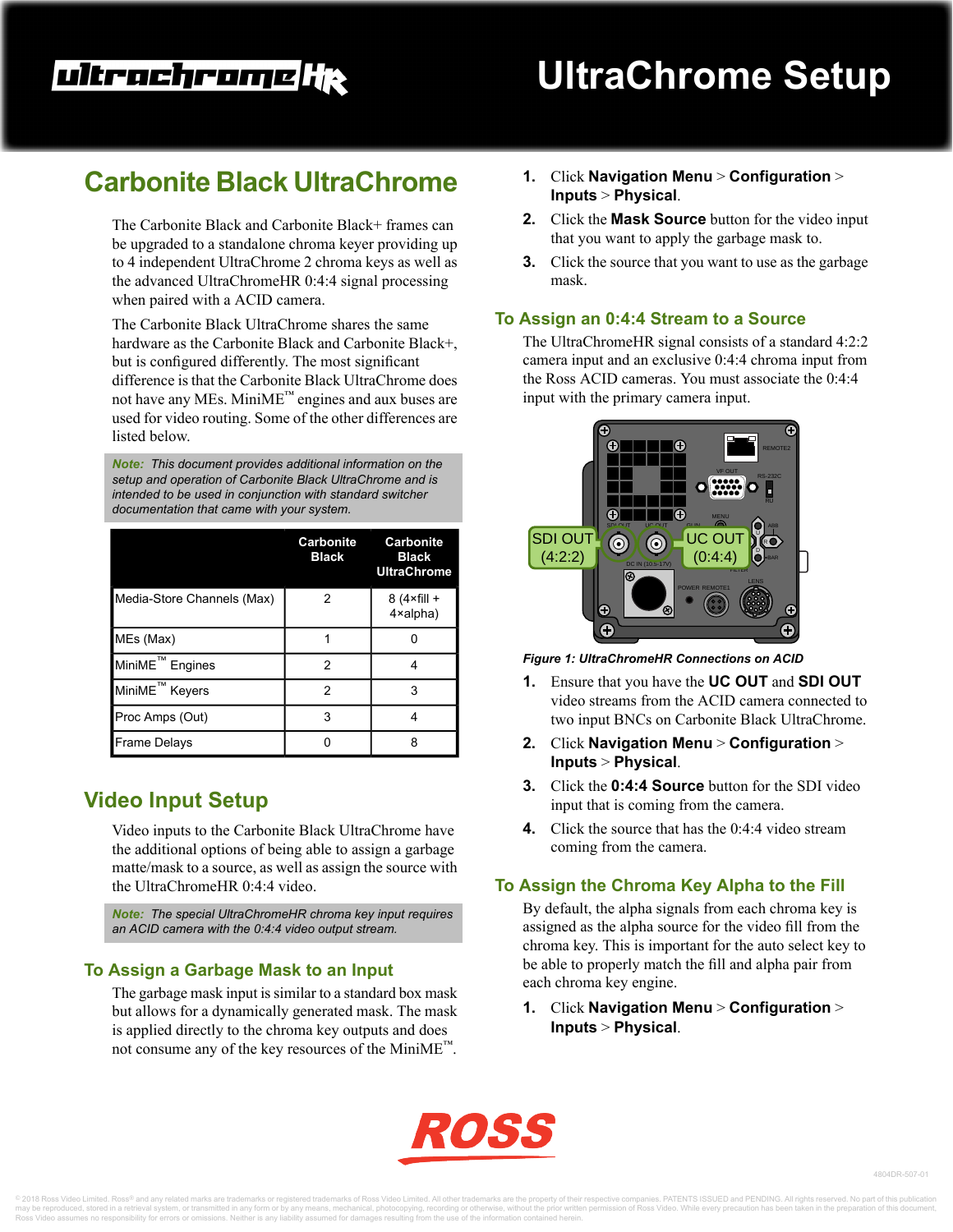- **2.** Click the **Alpha Source**button for the chroma key fill (**CK***X*) you want to assign an alpha to.
- **3.** Click the chroma key alpha source (**CK***X***A**) that you want to assign to the fill.

## **Video Output Setup**

The output of each chroma key engine, Mini $ME^m$ , MultiViewer, and aux bus can be assigned to an output BNC.

*Note: Restrictions on what video signals can be output on specific BNCs for the Carbonite Black and Carbonite Black frames also apply when the Carbonite Black UltraChrome software is loaded.*

## **To Assign a Source to an Output**

- **1.** Click **Navigation Menu** > **Configuration** > **Outputs**.
- **2.** Click the **Source** button for the output BNC that you want to assign an output to.
- **3.** Click the video output that you want to assign to the output BNC.

## **UltraChrome 2 Chroma Key Engine**

An UltraChrome Chroma Key is a key in which the hole is cut based on a color value, or hue, rather than a luminance value or alpha signal. The color is removed and replaced with background video from another source. The default color is blue.

UltraChrome 2 can work in two modes, depending on the lighting conditions and subject matter used for the chroma key.

- **HR Wedge Key** Based on the standard chroma keyer and discriminates between the color vector angle and level of the background color vs the color vectors and levels in the foreground components. This produces very good results under ideal conditions. However, if the scene includes high detail luma content in edge regions, these may not be included in the output.
- **HR Detail Key** Differs from the standard chroma keyer in that it adds luminance dependency to a three-dimensional spherical color discriminator. This chroma keyer can develop subtle video and alpha shapes and discriminate high detail luma content in

edge transition areas. However, this design may have problems with content where background and foreground levels are similar within the video itself.

*Tip: UltraChrome 2 also offers the option to combine these two modes to offer good capture of high luma detail in the edge regions as well as compensation for similar foreground and background levels.*

The UltraChrome 2 chroma keyer uses an independent chroma key engine to produce the video and alpha components of the key. These internal video streams can be composited in a MiniME™ keyer, or fed out two separate video streams to an external device, such as a video server.

## **To Select the Chroma Key on a Keyer**

The outputs of the chroma key engine must be selected on a key bus to be properly keyed and to adjust the chroma key parameters.

- **1.** Click **Navigation Menu** > **Live Assist** > **MiniME**.
- **2.** Click the **Key** *X* button for the keyer you want to view the chroma key on.
- **3.** Click **Auto Select**.
- **4.** Click **Key Fill:** and select **CK***X* for the chroma key you want to use.

## **To Set Up a Chroma Key**

Set up the chroma key with the source you want to use and adjust the parameters. Ensure that the chroma key output has been selected on a keyer so that you can view the output as you adjust the parameters.

- **1.** Click **Navigation Menu** > **Live Assist** > **Chroma Key**.
- **2.** Click **CK** *X* for the chroma key engine you want to use.
- **3.** Click **CK Source** and select the video source you want to use for the chroma key.

*Note: You can only select a physical input, frame delay, or a Media-Store for a chroma key. You can also select an Aux Bus, but the source selected on the Aux Bus must be valid for the chroma key.*

**4.** Click **Setup** (only required if you are using a separate 0:4:4 source).

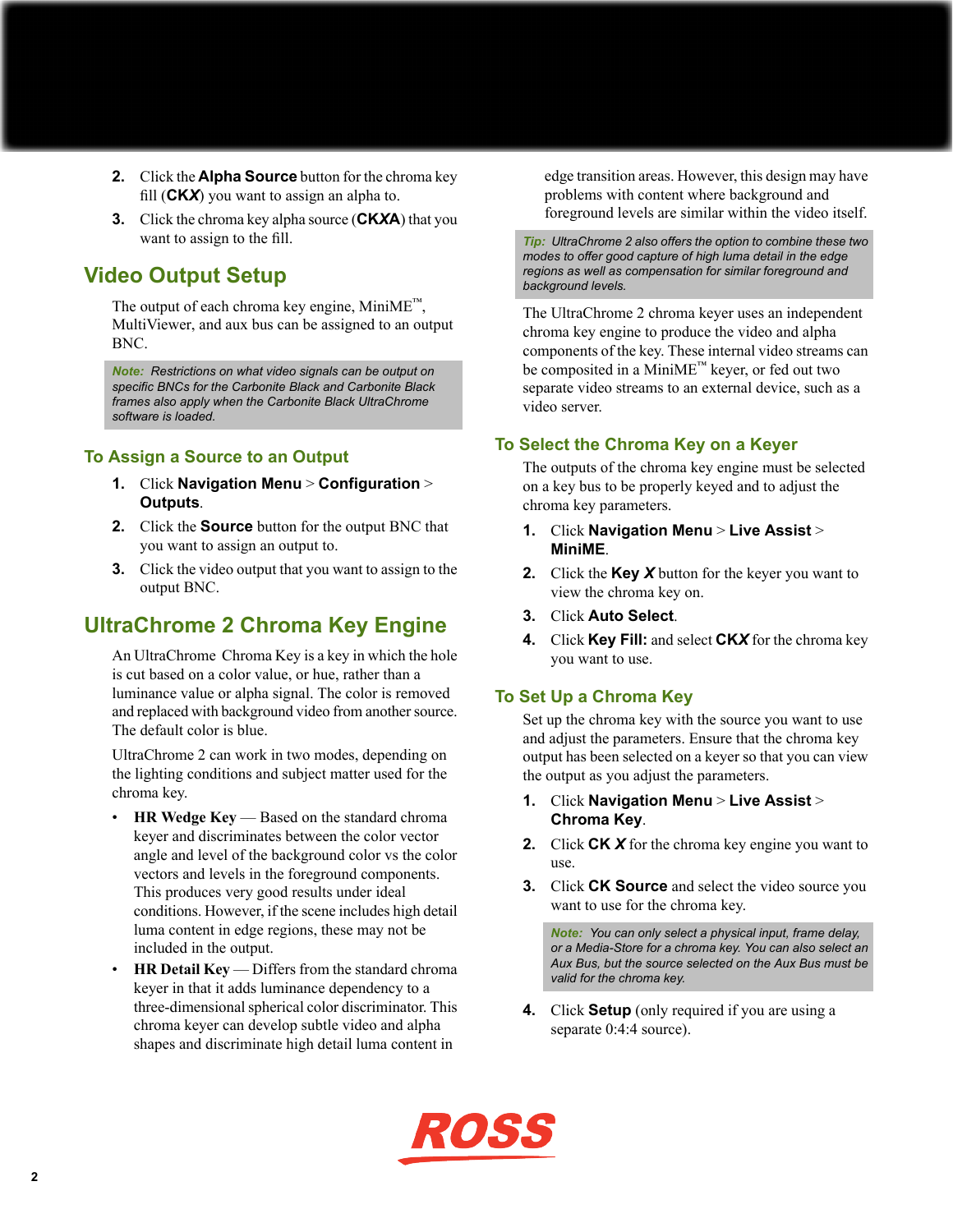**5.** Click the **Use 0:4:4 Source** button to turn UltraChromeHR with a separate 0:4:4 chroma source on. Ensure that the chroma key source and 0:4:4 UltraChromeHR signals are properly set up. Refer to *To Assign an 0:4:4 [Stream](#page-0-0) to a Source* on page 1 for information on assigning a source as an 0:4:4 input.

*Tip: The Debug Output Source buttons are for diagnostic purposes only. Adjust these settings only when instructed to do so my Ross Video Technical Support.*

#### **6.** Click **Parameters**.

**7.** Click the **Color** button for the color of the background you are using for your chroma key.

*Note: The scene must contain at least 5% of the desired chroma key color for the chroma key to properly key out that color.*

- **8.** Click **Init**.
- **9.** Click the **Key Type** button for the chroma key mode you want to use.
	- **Wedge Key** based on the standard chroma keyer and discriminates between the color vector angle and level of the background color vs the color vectors and levels in the foreground components.
	- **Detail Key** differs from the standard chroma keyer in that it adds luminance dependency to a three-dimensional spherical color discriminator.
	- **Combination Key** combine the two modes to offer good capture of high luma detail in the edge regions as well as compensation forsimilar foreground and background levels.

*Note: All adjustments are always available, even if the are not applied by the selected mode.*

- **10.** Adjust the **Wedge Key Parameters** as follows:
	- **Gain** use this setting to set the **Angle Control** to 100 and the **Lift** to 0 and then adjust this setting until the background is fully removed, leaving a reasonable edge to the key. Too much gain will produce hard and undesirable edges.

*Tip: Adjust the Gain with the Bkgd Luma Suppress to balance between background removal and edge quality.*

• **Bkgd Luma Suppress** — use this setting to compensate for uneven color or lighting in the shot to ensure the chroma background is fully suppressed.

*Tip: Turn on the box mask in the chroma key to compare the backgrounds. The masked area shows the background source without the key settings applied.*

- **Angle** use this setting to change the color wedge angle (wedge shape) that is used to detect areas of foreground (fill) and background (alpha) based on the chosen color vector. This can help fill in areas of heavy spill without hardening edge detail.
- **Lift** use this setting to amplify the generated alpha signal to fill in areas of transparency.
- **Highlight Correction** use this setting to lift areas of the image might contain high luminance levels at edge boundaries. This could be due to lighting conditions, camera setup, or subject.
- **11.** Adjust the **Detail Key Parameters** as follows:
	- **Clip** use this setting to clip between the foreground and background. You are looking to achieve complete background removal.

*Tip: Clip should be set to the point where the background is just removed. Setting it too high will reduce edge quality.*

**Gain** — use this setting to lift the fill image. You are looking to achieve solid fill content.

*Tip: Setting the gain too high may introduce dark boundaries.*

- **Shadow Sensitivity** use this setting to adjust the level of dark image areas, particularly in cast shadow areas.
- **Shadow Density** use this setting to adjust the apparent lightness of the dark / shadow areas in conjunction with the **Shadow Sensitivity**.
- **Highlight Sensitivity** use this setting to fill areas with specular highlights, such as reflective surfaces, that can show through to the background.
- **12.** Configure the **Auto Adjust** parameters as follows: